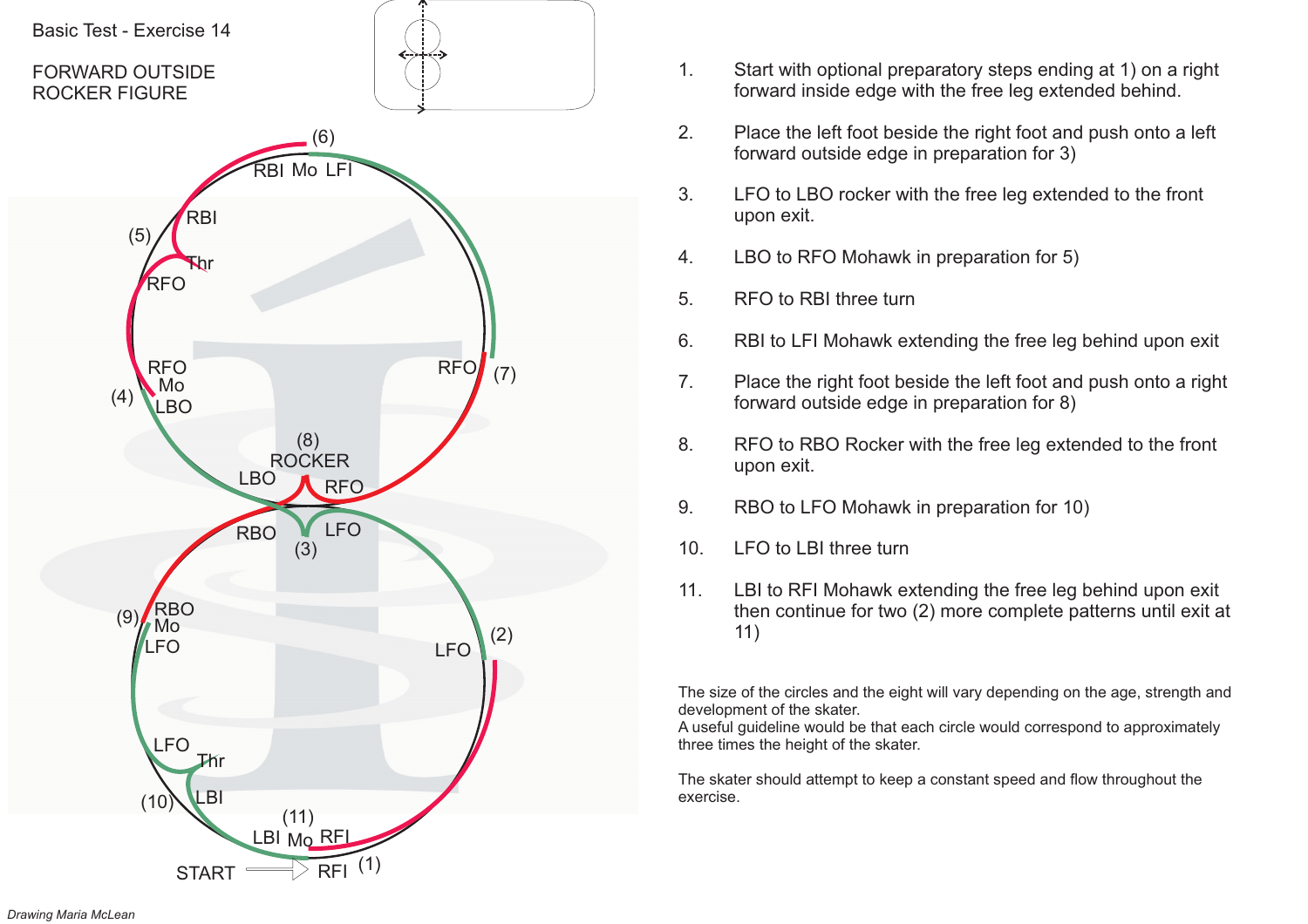

- 1. Start with optional preparatory steps ending at 1) on <sup>a</sup> left forward outside edge with the free leg extended behind.
- 2. Cross the right foot over the left and push onto <sup>a</sup> right forward inside edge in preparation for 3)
- 3. RFI to RBI rocker with the free leg extended to the front upon exit.
- 4. Place the left foot beside the right foot and push onto <sup>a</sup> left backward outside edge in preparation for 5)
- 5. LBO to LFI three turn
- 6. Place the right foot beside the left and push onto <sup>a</sup> right forward outside edge
- 7. Cross the left foot over the right and push onto <sup>a</sup> left forward inside edge in preparation for 8)
- 8. LFI to LBI rocker with the free leg extended to the front upon exit.
- 9. Place the right foot beside the left foot and push onto <sup>a</sup> right backward outside edge in preparation for 10)
- 10. RBO to RFI three turn
- 11. Place the left foot beside the right and push onto <sup>a</sup> left forward outside edge then continue for two (2) more complete patterns until exit at 11)

A useful guideline would be that each circle would correspond to approximately three times the height of the skater.

The skater should attempt to keep <sup>a</sup> constant speed and flow throughout the exercise.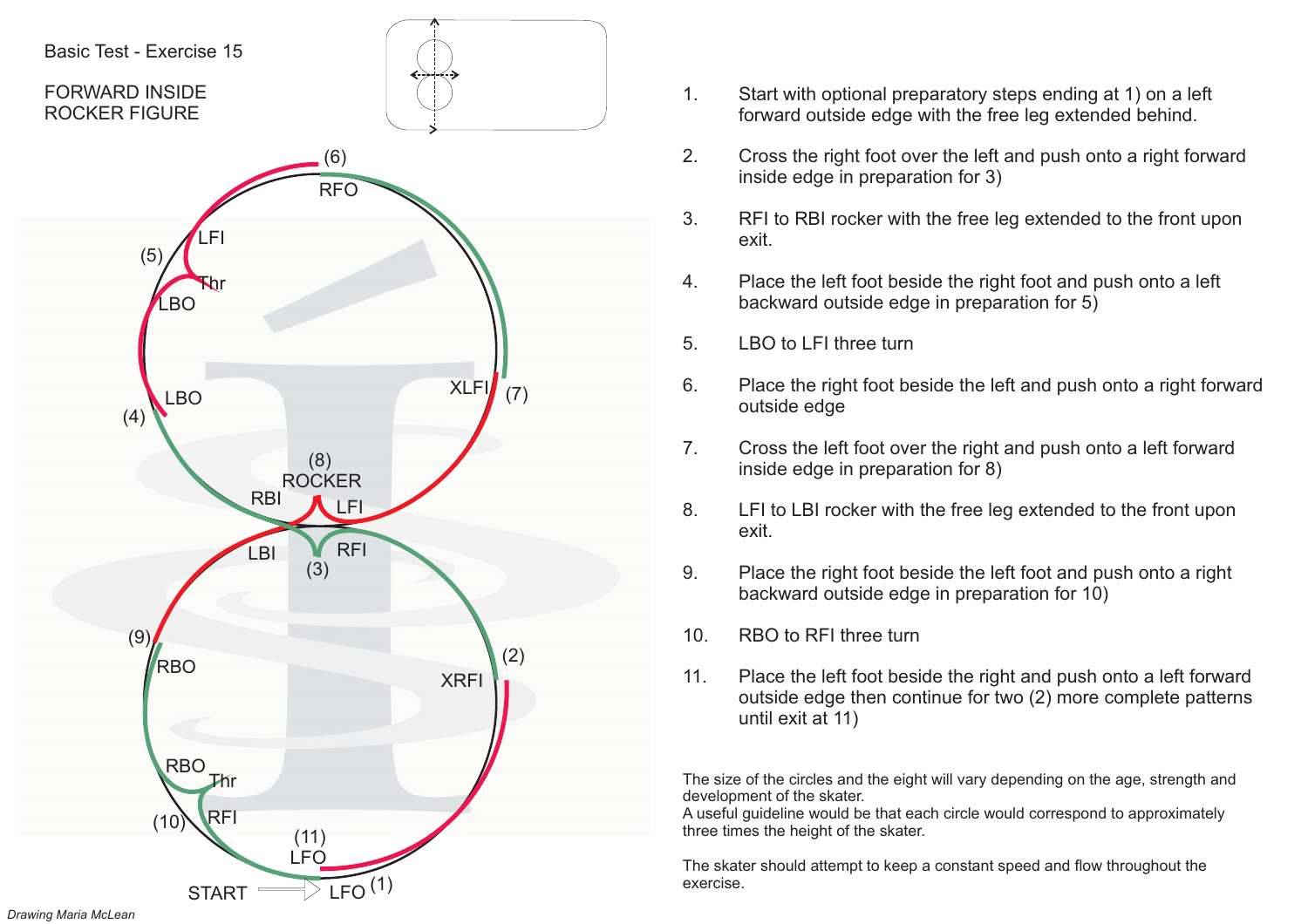

- 1 .Start with optional preparatory steps ending at 1) on <sup>a</sup> left backward inside edge with the free leg extended behind.
- 2. Place the right foot beside the left and push onto <sup>a</sup> right backward outside edge in preparation for 3)
- 3. RBO to RFO rocker with the free leg extended to the back upon exit.
- 4. Cross the left foot over the right ending on <sup>a</sup> forward inside edge in preparation for 5)
- 5. LFI to LBO three turn
- 6. Cross the right foot over the left ending on <sup>a</sup> backward inside edge
- 7. Place the left foot beside the right and push onto <sup>a</sup> left backward outside edge in preparation for 8)
- 8. LBO to LFO Rocker with the free leg extended to the back upon exit.
- 9. Cross the right foot over the leftt ending on <sup>a</sup> forward inside edge in preparation for 10)
- 10. RFI to RBO three turn
- 11. Cross the left foot over the right ending on <sup>a</sup> backward inside edge then continue for two (2) more complete patterns until exit at 11)

A useful guideline would be that each circle would correspond to approximately three times the height of the skater.

The skater should attempt to keep <sup>a</sup> constant speed and flow throughout the